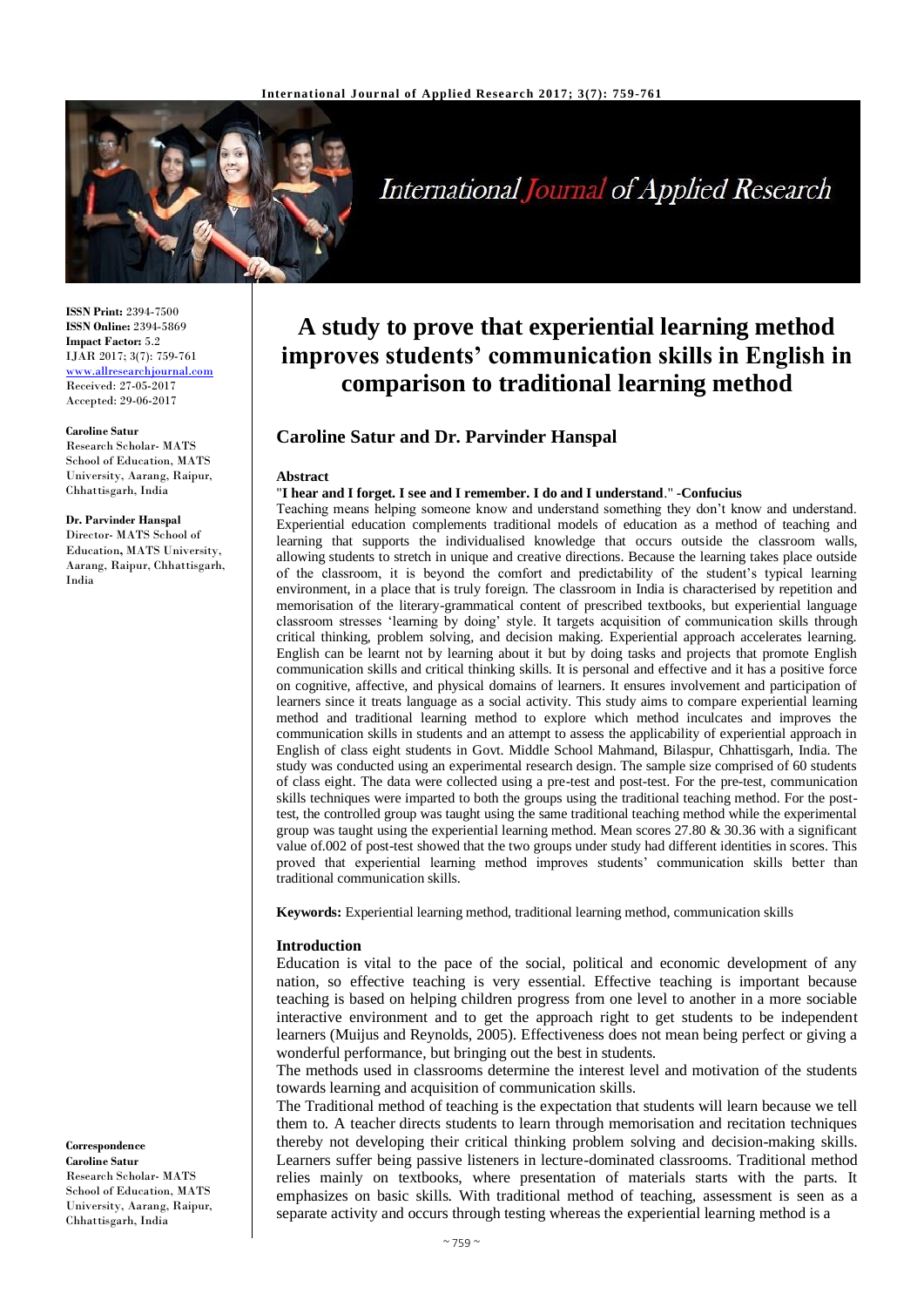method of educating through first-hand experience. Experiential learning also known as (EXL) is the process of learning through experience, and is more specifically defined as "learning through reflection on doing." Skills, knowledge, and experience are acquired outside of the traditional academic classroom setting. The concept of experiential learning was first explored by John Dewey and Jean Piaget, among others. It was made popular by education theorist David A. Kolb, who, along with Ron Fry, developed the experiential learning theory, which is based on the idea that learning is a process whereby knowledge is created through transformation of experience.

# **The important aspects of experiential learning are**

Students are sent out into a complex and unknown environment, forcing them to re-evaluate their pre-existing worldview. Students take responsibility for their own learning. They work and learn through direct experience (whether it be reading, writing, conversing, or researching). Students gain valuable experience in their field of study by means of leadership on projects, activity-based learning, physical interaction, and many other means. These students engage in critical thinking based on the new situational and contextual factors that surround them on a daily basis. Through action and reflection, students better understand the impact and larger implications of their learning or research from a global perspective more so than when they were in the classroom.

# **Hypothesis**

Null hypothesis

### **Research questions**

The following research questions enabled the research scholar to focus on the idea of applicability of experiential learning method to English as a second or foreign language:

- 1. Are students challenged to take responsibility for their own learning?
- 2. How does experiential learning method support second language learning?
- 3. Do students understand why English is beneficial to their personal lives?
- 4. How is experiential learning method more effective than traditional teaching method?
- 5. Are students encouraged to make discoveries for themselves?

# **Review of literature**

Kolb (1984)  $[5]$  provides a model which demonstrates how experience could be translated into learning. He is of the view that learners reflect on the initial experience and then understand what the new learning means to them individually and finally, conceptualises how it could be used in the future.

Koenderman (2000) supplies a model that focuses on four phases between the introduction of the theme and conclusion: Exposure phase, participation phase, internalisation phase, and dissemination/transfer phase. Learners are provided the topic and they are given the opportunity to reflect over their own experiences in the area at the first phase. In the second phase, they are expected to participate in activities both in the class and outside of the class for enhancement of their previous experience. They get opportunities to reflect over their participation in

activities and to relate them to their future attitudes and behaviour during the 3 internalisation phases. In the dissemination/transfer phase, they apply their classroom learning experience to real life experience outside the classroom.

## **Result**

Mean scores 20.46 & 19.90 with a significant value of 0.375 for the pre-test established identical nature of both groups. Mean scores 27.80 & 30.36 with a significant value of .002 of post-test showed that the two groups under study had different identities in scores, which proved that experiential learning method improves students' communication skills better than traditional communication skills.

## **Discussion**

Our message to students is this: "Go, Explore, Learn" –

For effective teaching to take place, a good method must be adopted by a teacher. A teacher has many options when choosing a style by which to teach. The teacher may write lesson plans from other teachers, or search online or within books for lesson plans. When deciding what teaching method to use, a teacher needs to consider students' background, knowledge, environment, and learning goals. Teachers are aware that students learn in different ways, but almost all children will respond well to praise. Students learn in different ways, of absorbing information and of demonstrating their knowledge.

Experiential learning means the process of learning from experience. It is referred to by different labels, such as 'learning by doing" by John Dewy, "experience-based learning" (ELB) by Wolfe and Byrne, 'trial and error' learning, problem-based learning, experiential teaching, and experiential activities. Experience is the first phase in the learning process. Experiential approach to learning stresses the transformative process from experience to learning. Learners at any level bring with them plenty of life and language learning experiences and they can be related to the classroom language learning experience, and reflection over them can also be compared to the future experience. Since the object of experiential language learning is communication and not the discrete formal elements, communicative tasks and activities should be authentic. Learners' benefits from reflection are the new insights, discoveries, and understanding. Reflection enhances learners' self-esteem, confidence, and personal value. Experiential learning is therefore an educational philosophy and it is based on the notion of active, reflective learning. Thus, they acquire a sense of ownership to their learning by becoming participants in the learning process. Rogers (1969: 5) says: It has a quality of personal involvement, the whole person in both his feeling and cognitive aspects being in the learning event. It is self-initiated. Even when the impetus or stimulus comes from the outside, the sense of discovery, of reaching out, of grasping and comprehending, comes from within. It is pervasive. It makes a difference in behaviour, the attitudes, perhaps even the personality of the learner." Learners are therefore expected to acquire and develop English language communication skills through interaction by adopting cooperative and collaborative strategies. However, experiential approach appears to offer some ray of hope on how to optimise the harvesting of literary texts for the acquisition and enhancement of communication skills. It values the past, present, and future experience of learners.